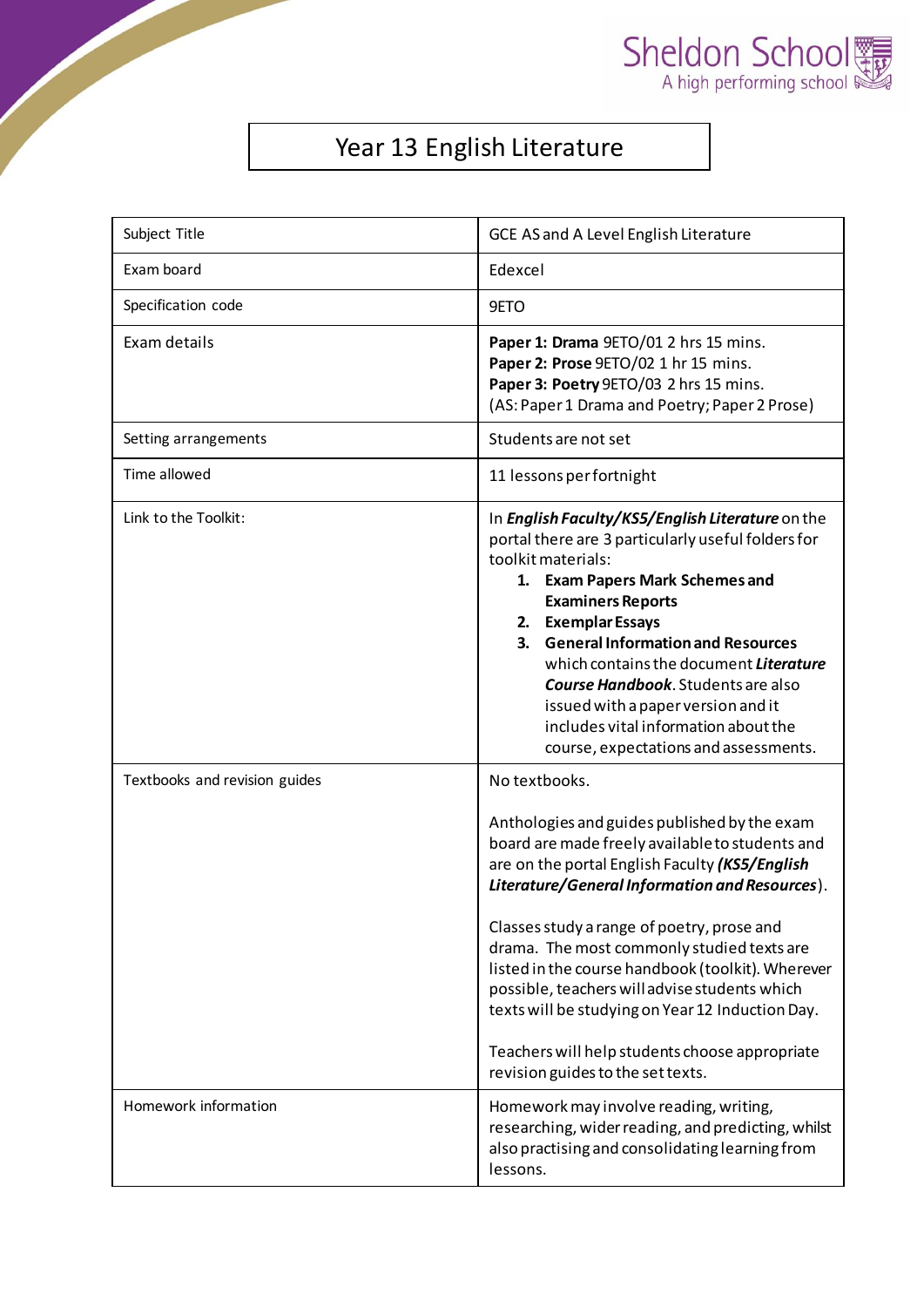|  | Students should devote additional time to<br>reading set texts outside of lessons. This may be<br>an initial read through in advance of lessons,<br>reading 'alongside' the study of the text with the<br>class, and independent re-reading of texts at<br>least once more to consolidate learning.<br>Suggestions for work above and beyond formal<br>homework tasks are listed in the course<br>handbook. |
|--|-------------------------------------------------------------------------------------------------------------------------------------------------------------------------------------------------------------------------------------------------------------------------------------------------------------------------------------------------------------------------------------------------------------|
|--|-------------------------------------------------------------------------------------------------------------------------------------------------------------------------------------------------------------------------------------------------------------------------------------------------------------------------------------------------------------------------------------------------------------|

| Term                                                                                                                | <b>Topics</b>                                                                                                                                                                                                                                                                                                                                                                                                                                                                                                                                                                                                         | <b>Skills</b>                                                                                                                                                                                                                                                                                                                                                                                                                                                                                                                                                                                                                                                                                                                                                                         | Assessment                                                                                                                                                                                           |
|---------------------------------------------------------------------------------------------------------------------|-----------------------------------------------------------------------------------------------------------------------------------------------------------------------------------------------------------------------------------------------------------------------------------------------------------------------------------------------------------------------------------------------------------------------------------------------------------------------------------------------------------------------------------------------------------------------------------------------------------------------|---------------------------------------------------------------------------------------------------------------------------------------------------------------------------------------------------------------------------------------------------------------------------------------------------------------------------------------------------------------------------------------------------------------------------------------------------------------------------------------------------------------------------------------------------------------------------------------------------------------------------------------------------------------------------------------------------------------------------------------------------------------------------------------|------------------------------------------------------------------------------------------------------------------------------------------------------------------------------------------------------|
| $1$ and $2$<br><b>Both</b><br><b>Teachers</b><br>(and<br>continuing<br>as<br>independent<br>work in T3<br>and $T4)$ | <b>Continuation of Unit 4: NEA</b><br>coursework<br>Continued from Term 6 Year<br>12<br>Guidance on secondary<br>$\bullet$<br>critical reading-what to<br>read and how to<br>incorporate it successfully<br>in writing.<br>Negotiation of<br>$\bullet$<br>coursework title.<br>Guidance given for<br>$\bullet$<br>effective planning of a<br>longer essay.<br>First draft completed<br>$\bullet$<br>partly in lessons and in<br>own time by Dec.<br>Teacher guidance after<br>$\bullet$<br>firstdraft<br>Second and final draft<br>$\bullet$<br>completed in own time<br>with tutorials to check<br>student progress. | Thorough understanding of<br>$\bullet$<br>all assessment objectives<br>within the structure and<br>assessment of the NEA.<br>AO1 Application of subject<br>related vocabulary.<br>AO1 Develop planning and<br>$\bullet$<br>writing of a sustained piece<br>of work, organising time<br>and keeping to deadlines.<br>AO2 Analysis of writers'<br>$\bullet$<br>methods.<br>AO3 Develop independent<br>$\bullet$<br>understanding of relevant<br>contextual factors: literary,<br>biographical, social,<br>cultural and historical.<br>AO4 Comparative analysis<br>$\bullet$<br>skills.<br>AO5 Independent research<br>$\bullet$<br>and critical reading.<br>AO5 Application of critical<br>$\bullet$<br>theories.<br>Highlighting skills that cross<br>$\bullet$<br>over to exam units. | Students keep a log of<br>progress and targets<br>during 1 to 1 or small<br>group meetings with<br>supervising teacher.<br>Draft essay submitted by<br>end of Term 2.<br>Final submission in Term 4. |
| $2$ and $3$<br><b>Teacher A</b>                                                                                     | <b>Component 3: Poetry Section</b><br>$\overline{\mathbf{B}}$<br>Section B Specific poetry pre<br>or post 1900 (single poet or<br>movement) Romantic Poetry<br>or John Donne<br>One essay question (AO1,<br>AO2, AO3 assessed)<br>Introduction to the<br>$\bullet$<br>poet/literary period.                                                                                                                                                                                                                                                                                                                           | Introduce students to a body of<br>work by a single poet or<br>movement.<br>AO1 Introduce new/revise<br>pervious terminology.<br>AO1 and AO2 Build on<br>$\bullet$<br>knowledge of poetic forms<br>and how writers present<br>ideas in poems.<br>AO1 and AO2 Explore a<br>series of poems that could<br>suggest common<br>themes/poetic messages,                                                                                                                                                                                                                                                                                                                                                                                                                                     | <b>Compulsory assessments:</b><br>2 timed classroom essays<br>across the year and other<br>essays to be set at<br>discretion for homework.                                                           |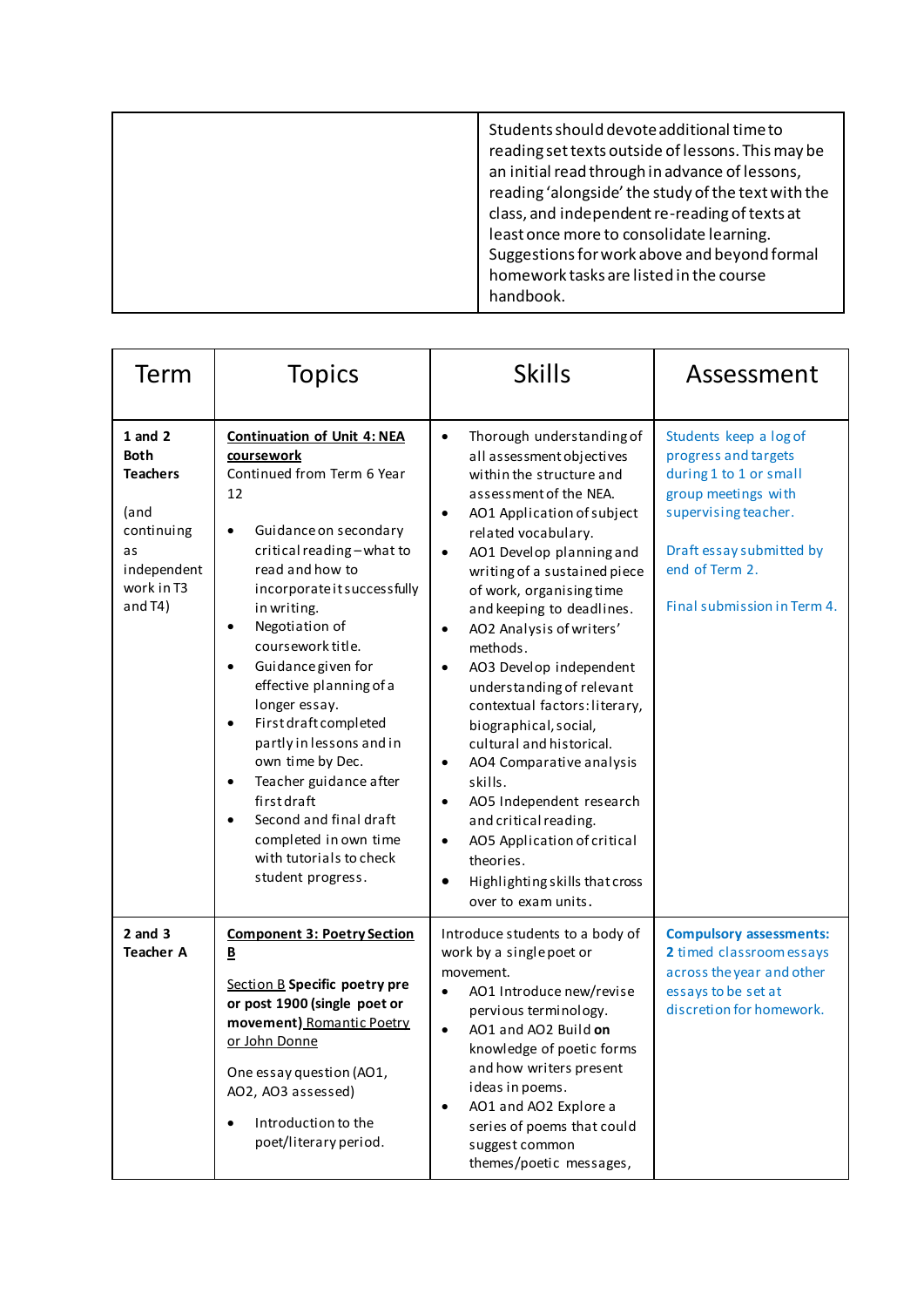|                                | Teaching sequence of<br>$\bullet$<br>poems can be<br>chronological; by poet, if<br>a collection; by theme.<br>Literary, historical, social,<br>$\bullet$<br>cultural and biographical<br>contextual knowledge<br>explored in depth.<br>Encourage independent<br>$\bullet$<br>study and revision of<br>poems through research<br>and presentations to<br>peers.                                                                                                                                                                                | how the poet experiments<br>with different styles and<br>techniques and if this<br>changes over time.<br>AO2 Develop depth of<br>knowledge about poetic<br>style and methods.<br>AO2 show knowledge and<br>understanding of a range<br>of ways to read texts,<br>including reading for detail<br>of how writers use and<br>adaptlanguage, form and<br>structure in texts,<br>responding critically and<br>creatively.<br>AO3 show knowledge and<br>understanding of the<br>contexts in which texts<br>have been produced and<br>received and<br>understanding of how<br>these contexts influence<br>meaning.                                                                                                 |                                                                                                                                            |
|--------------------------------|-----------------------------------------------------------------------------------------------------------------------------------------------------------------------------------------------------------------------------------------------------------------------------------------------------------------------------------------------------------------------------------------------------------------------------------------------------------------------------------------------------------------------------------------------|--------------------------------------------------------------------------------------------------------------------------------------------------------------------------------------------------------------------------------------------------------------------------------------------------------------------------------------------------------------------------------------------------------------------------------------------------------------------------------------------------------------------------------------------------------------------------------------------------------------------------------------------------------------------------------------------------------------|--------------------------------------------------------------------------------------------------------------------------------------------|
| 1, 2 and 3<br><b>Teacher B</b> | <b>Component 1: Drama Section</b><br>A Shakespeare<br>Study of one Shakespeare<br>$\bullet$<br>play, either tragedy or<br>comedy, usually Othello,<br>Hamlet or King Lear.<br>One essay question (AOs<br>1, 2, 3, 5)<br>Scene by scene reading<br>and analysis of text.<br>Literary, historical, social,<br>cultural and biographical<br>contextual knowledge<br>explored in depth.<br>Study informed by other<br>$\bullet$<br>academic critical<br>interpretations from the<br>essays in the exam board<br>critical anthology and<br>others. | AO1 Examine the<br>$\bullet$<br>playwright's presentation<br>of characters, settings,<br>themes.<br>AO1 learn and critically<br>apply dramatic literary<br>terminology to the play.<br>AO1 develop further essay<br>writing skills.<br>AO2 Analysethe<br>playwright's chosen style<br>and methods of creating<br>meaning through language,<br>structure and form.<br>AO2/AO3 Analysing the<br>$\bullet$<br>impact on audiences.<br>AO3 Understand how<br>$\bullet$<br>context influences the<br>reading and writing of<br>literature.<br>AO5 Engage effectively<br>$\bullet$<br>with other critical<br>interpretations.<br>AO5 Conduct independent<br>wider research into other<br>critical interpretations. | <b>Compulsory assessments:</b><br>2 timed classroom essays<br>across the year and other<br>essays to be set at<br>discretion for homework. |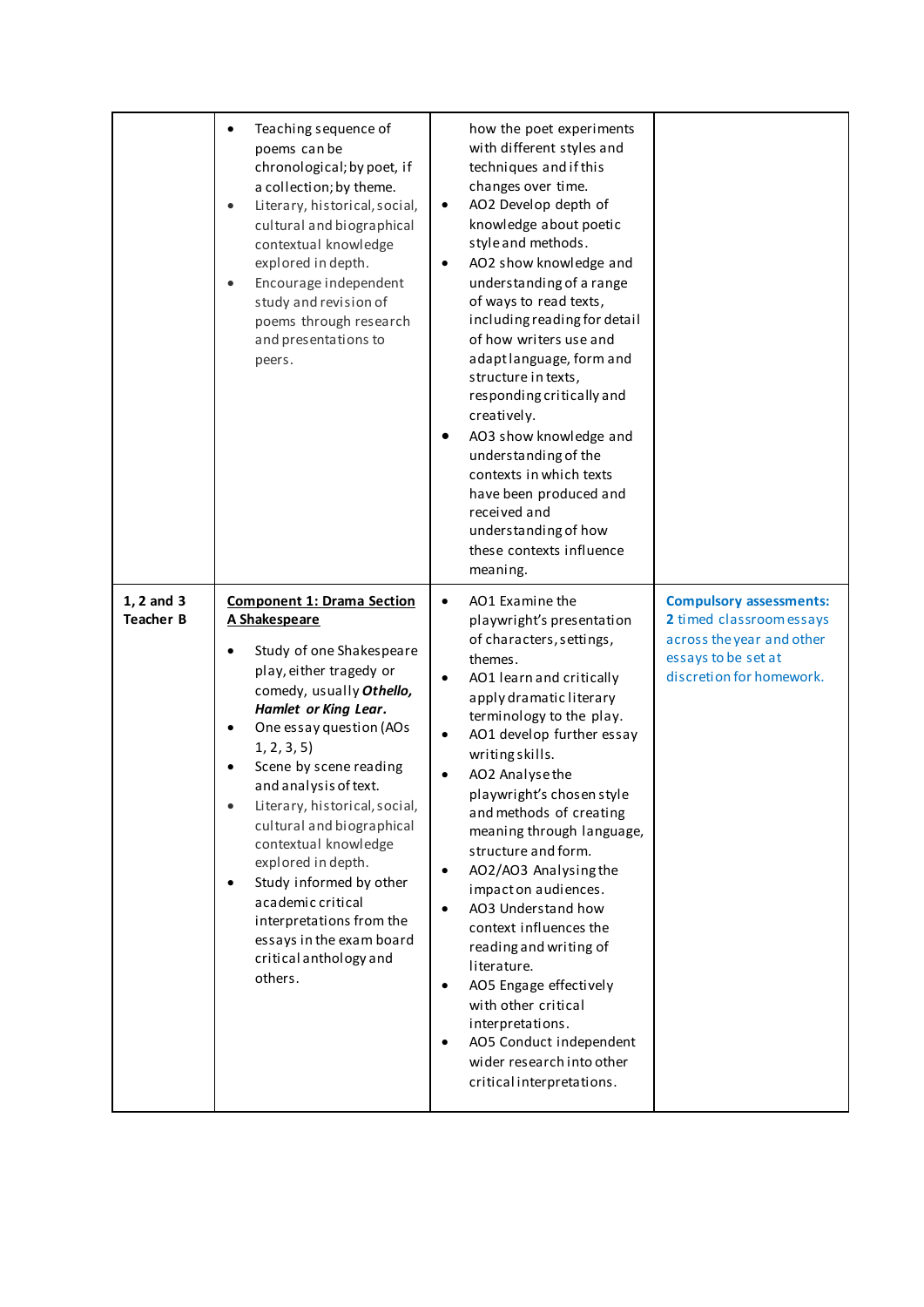| Start of<br>term <sub>3</sub>                 | <b>Mock exam preparation</b>                                                                                                                                                                                                                                                                                                                                                                                                                                                                                                                                                                                                                     | Revision of set texts and<br>key skills. See terms 4 and<br>5.                                                                                                                                                                                                                                                                                                                                                                                                                                                                                                                                                                                                                                                                                                        | 3 exam papers.<br>Drama: Shakespeare and<br>modern drama (one<br>question on each)<br>Prose: one comparative<br>question linking both texts<br>Poetry: Section A only, one<br>comparative question<br>linking an unseen poem to<br>a poem from the Poems of<br>the Decade collection. |
|-----------------------------------------------|--------------------------------------------------------------------------------------------------------------------------------------------------------------------------------------------------------------------------------------------------------------------------------------------------------------------------------------------------------------------------------------------------------------------------------------------------------------------------------------------------------------------------------------------------------------------------------------------------------------------------------------------------|-----------------------------------------------------------------------------------------------------------------------------------------------------------------------------------------------------------------------------------------------------------------------------------------------------------------------------------------------------------------------------------------------------------------------------------------------------------------------------------------------------------------------------------------------------------------------------------------------------------------------------------------------------------------------------------------------------------------------------------------------------------------------|---------------------------------------------------------------------------------------------------------------------------------------------------------------------------------------------------------------------------------------------------------------------------------------|
| <b>Term 1, 3</b><br>and 4<br><b>Teacher A</b> | <b>Component 3: Poetry Section</b><br>A (Unseen element)<br>Section A Specific poetry pre<br>or post 1900 (single poet or<br>movement)<br>Some practice in Term 1 to<br>introduce skills, and then<br>intermittent practice whilst<br>also studying for the named<br>poet or movement (Section<br>B).<br>Revision of Poems of the<br>$\bullet$<br>Decade.<br>Introduce approaches to<br>$\bullet$<br>reading and analysing an<br>unseen poem.<br>Practise using past<br>papers, mark schemes<br>and examiners reports.<br>Paired worked answers<br>and presentations on<br>unseen poems using<br>exam board Anthology<br>and other chosen texts. | <b>Component 3: Poetry Section A</b><br>Practise different strategies<br>$\bullet$<br>for approaching unseen<br>poems in the exam,<br>developing an informed<br>critical response and<br>drawing on knowledge<br>about reading poems<br>developed through the<br>duration of the course<br>AO1 Embed effective<br>$\bullet$<br>application of poetic<br>terminology.<br>AO1 and AO2 Build on<br>$\bullet$<br>knowledge of poetic forms<br>and how writers present<br>ideas in poems.<br>AO2 Develop depth of<br>$\bullet$<br>knowledge about poetic<br>style and methods.<br>AO2 show knowledge and<br>understanding of a range<br>of ways to read texts,<br>including reading for detail<br>of how writers use and<br>adaptlanguage, form and<br>structure in texts. | <b>Compulsory Assessment:</b><br>2 timed class essays across<br>the year and other essays<br>to be set at discretion for<br>homework.                                                                                                                                                 |
| 4 and 5<br><b>Teacher B</b>                   | <b>Revision:</b><br>Retrieval practice<br>$\bullet$<br>throughout year.<br>Essay per week post<br>$\bullet$<br>mock exams.<br>Revision projects for Feb<br>$\bullet$<br>half term and over Easter.<br>In class revision from<br>$\bullet$<br>after Easter and regular<br>exam practice.                                                                                                                                                                                                                                                                                                                                                          | Revision of key aspects of<br>$\bullet$<br>set texts: themes,<br>structures, language, form,<br>context.<br>Development and revision<br>$\bullet$<br>of key skills for set drama,<br>prose and poetry texts:<br>application of key<br>terminology, planning and<br>comparison skills, detailed<br>analysis of writers'<br>methods, building a sense                                                                                                                                                                                                                                                                                                                                                                                                                   | Selection of practice<br>essays chosen by teacher<br>as appropriate to the<br>needs of the class/student.                                                                                                                                                                             |